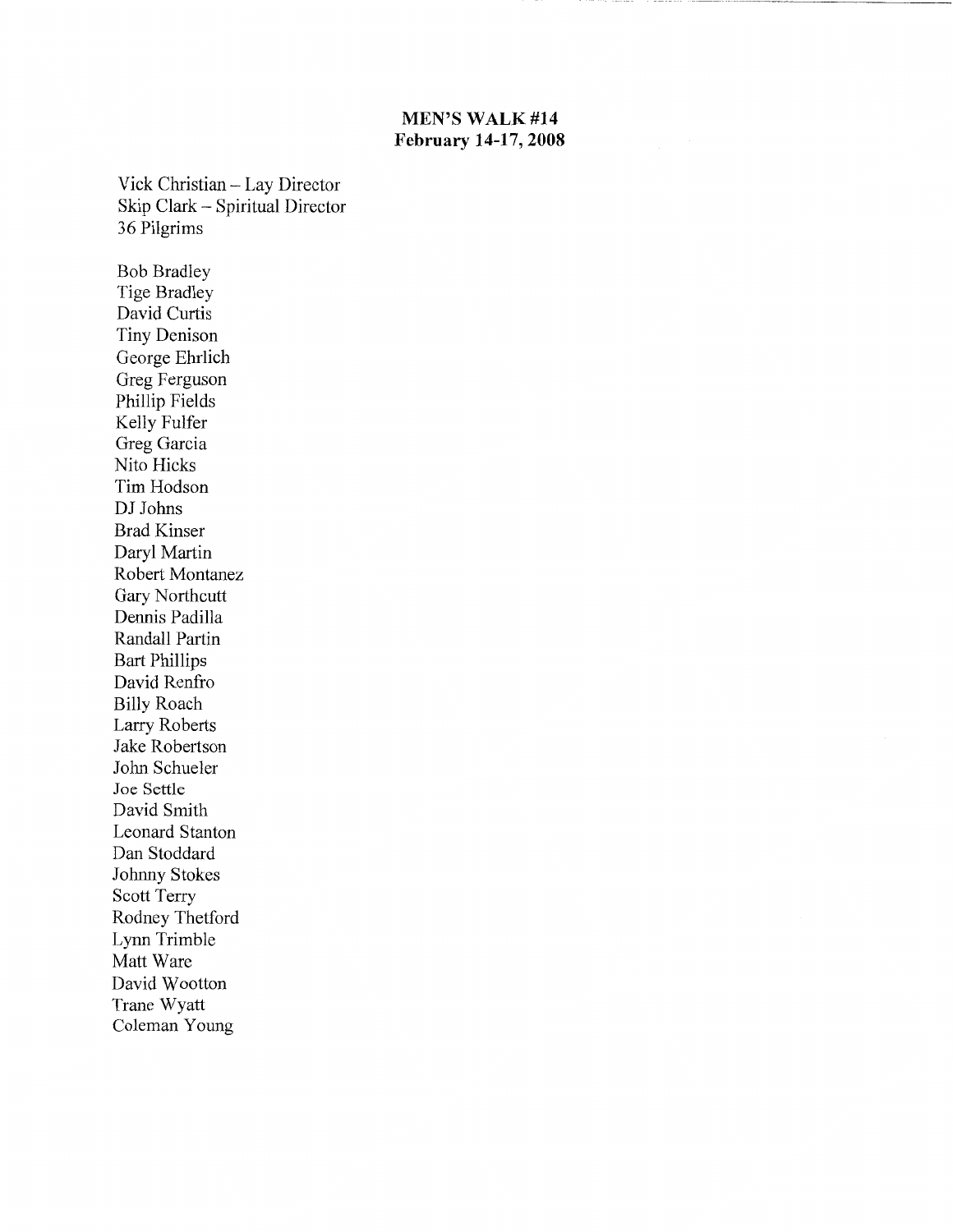### **MEN'S WALK #14 February 14-17,2008**

Vick Christian, LD Skip Clark, SD Robert Kerby, ASD Wayne Kinman, ASD Mike Tucker, ASD Durward Wofford, ASD Duke Kirkland, BR Max Best, PLD Travis Denton, ALD Mark Howard, ALD Jason Schilling, ALD Charles Christian, TL Todd Christian, TL Blake Curtis, TL Ray Darnell, TL Mark Logan, TL Billy Rucker, TL Ricky Armstrong, A TL James Chadwick, ATL. T.J. Curtis, ATL Tim Gamer, ATL James Pruitt, ATL David Smith, ATL Billy Borden, MD Steve Horrell, AMD Matt Ratledge, AMD Darren Young, AMD Troy Christian, PW Randy Darnell, PW Bryan Fillpot, PW Brandon Kirkland, PW Jack Kirkland, PW Willie Martin, PW Ryan Williams, PW Mike Willmon, PW Jim Hunsucker, Agape Gene Schueler, Agape

Perseverance Means Of Grace Obstacles To Grace Justifying Grace Prevenient Grace Sanctifying Grace

Priorities

Fourth Day

Growth Through Study Priesthood Of All Believers

Life Of Piety Christian Action Body Of Christ Discipleship

Changing Our World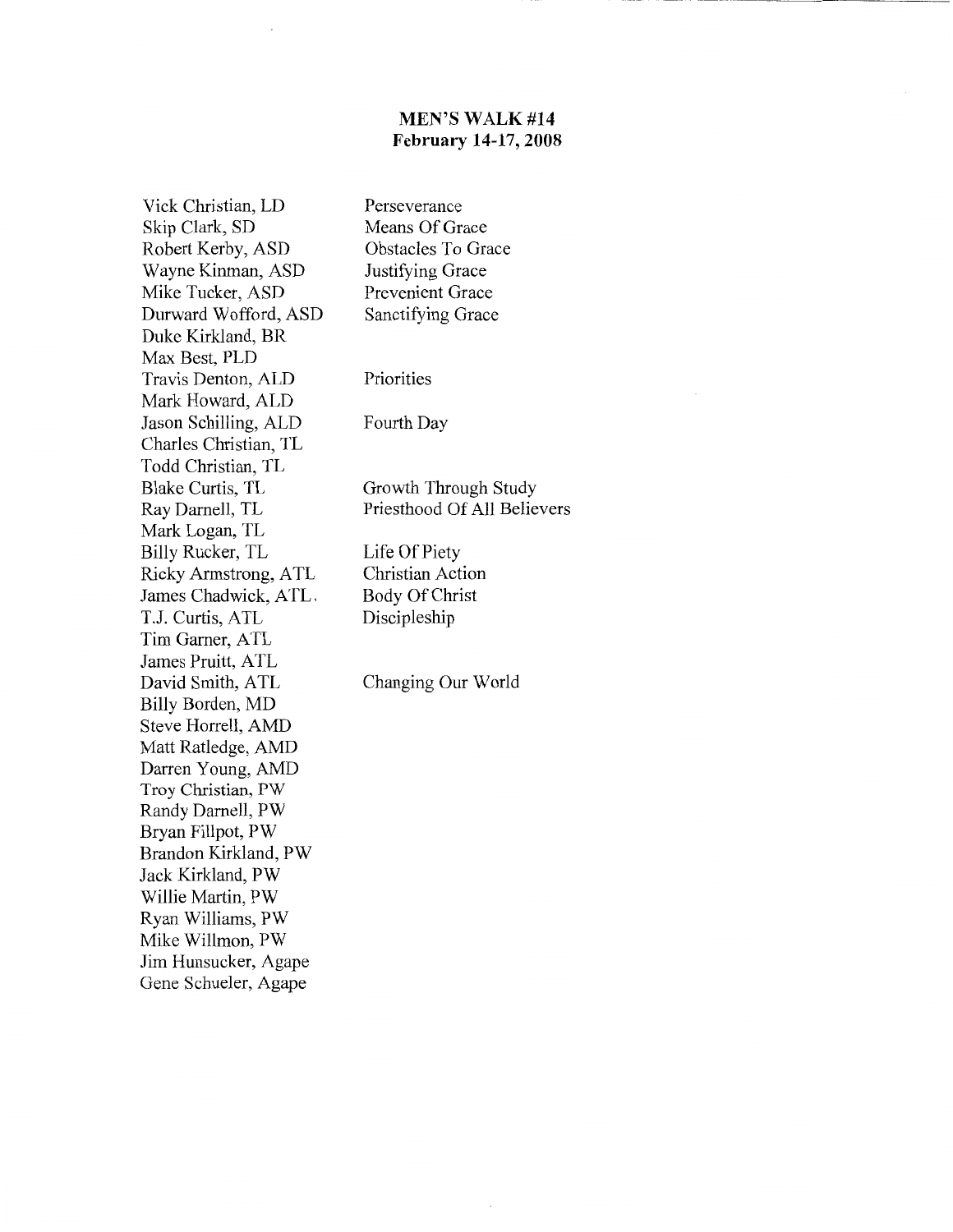### **WOMEN'S WALK #17 February 28- March 2, 2008 Naiomi Starbuck- Lay Director Danny Sanders -Spiritual Director**

PILGRIMS 36 Pilgrims

Audrey Belcher Andrea Blalock Dianne Brown Susan Burmbaugh Shannon Chandler Sylvia Clark Charolette Cockerham Tawnya Craig Linda Custer Bernice D' Agostino Lori Dersham J. J. Driever Sharon Epps Glenna Fouts Betty Friesen Geri Gomez Lilly Hansen Sandi House Tammy Jacobs Sarah Kinser Mary Kropp Tammy Lee Tammy Lewis Diane Lieb La Neva Madden Carol Marquez Nikki McDermid Lisa Merrick Lee Ann Payne Shonta Payne Erin Pierce Emily Rogers Cindy Speicher Fern Tharp Felicia Thompson Paige Wheeler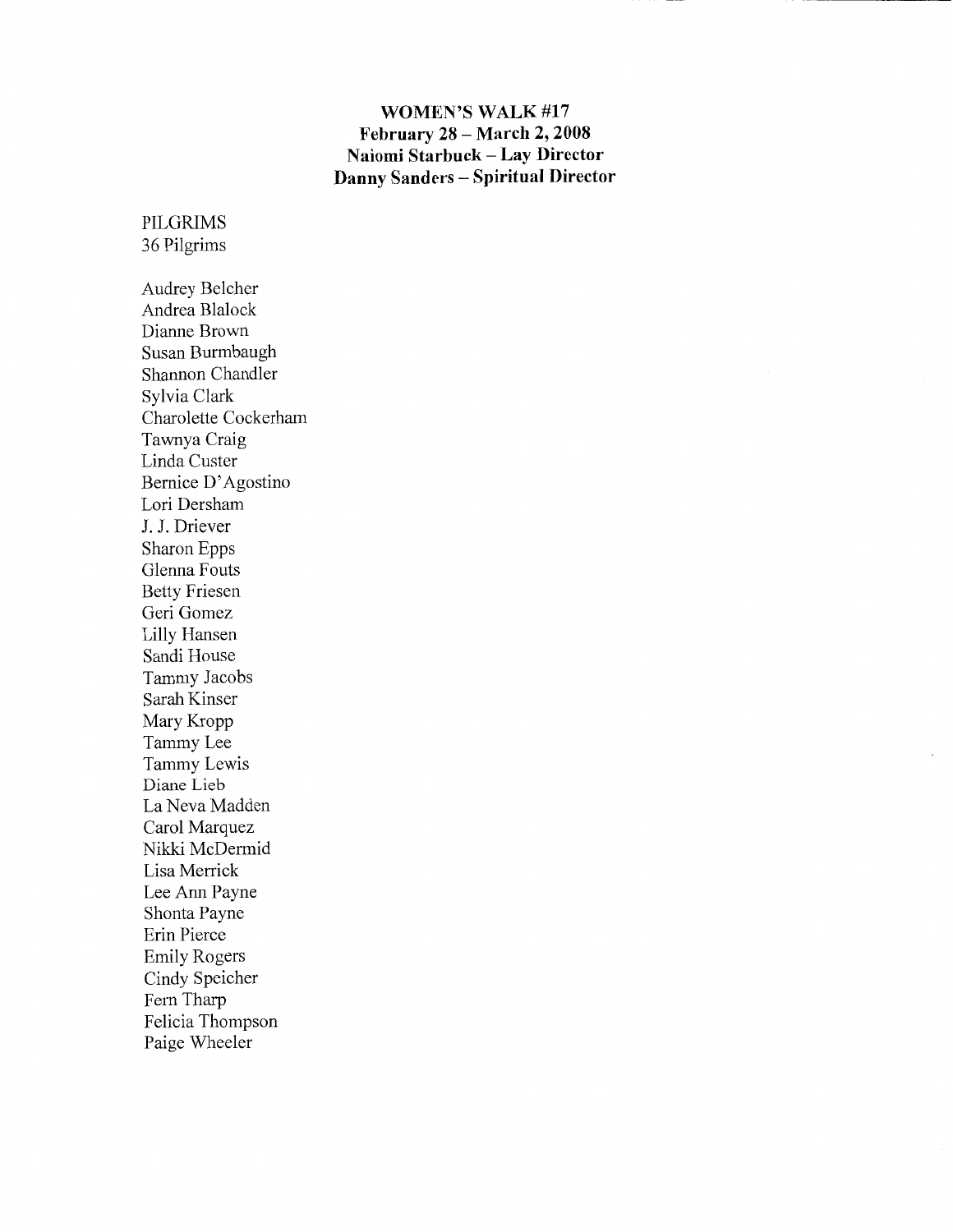### **WOMEN'S WALK** #17 **February 28-March 2, 2008 Naiomi Starbuck- Lay Director Danny Sanders - Spiritual Director**

#### TEAM

Naiomi Starbuck- LD Danny Sanders - SD Jim Kelly- ASD Alan Brockmeier - ASD Monty Leavell- ASD Keith Neihaus- ASD Bernice Riley - BR Sheryl Sanders - PLD Glenda Belcher - ALD Cindy Herman- ALD Tresa Pond- ALD Jeannette Albin- TL Patty Mohon- TL Beverly Lockmiller- TL Julie Mitchell- TL Lorraine Weingates - TL Carolyn Sanders - TL Judy Chandler- ATL Robin Miller- ATL Shandra Mcintosh- ATL Sheila Roberts- ATL Susan Skipworth- A TL Linda Teakell- ATL Cindy Kleyn-Kennedy - MD Mary Lou Leavell- AMD Marsha Shade - AMD Stacey Johnson - Angel Donna Mitchell - Angel Carol Moore - Kitchen Angel Karen Bums- PW Rita Hutchins - PW Sherry Best- PW Ann Carter- PW Alice Pierce - PW Perseverance Means of Grace Justifying Grace Sanctifying Grace Prevenient Grace Obstacles to Grace Priorities Fourth Day Christian Action Growth Through Study Discipleship Body of Christ Changing Our World Priesthood of All Believers Life in Piety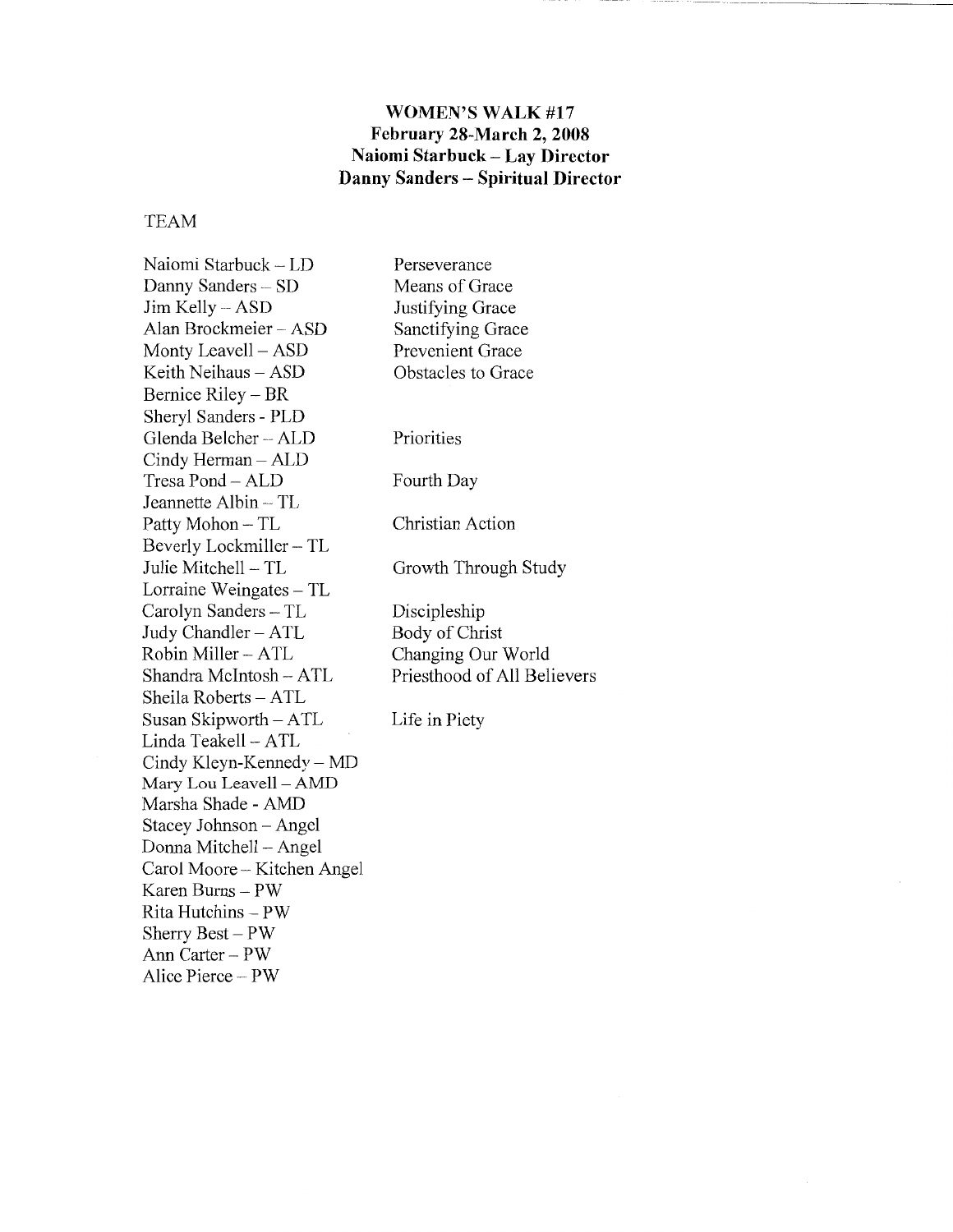## **WOMEN'S WALK #18 June 25-28, 2008 Bernice Riley - Lay Director Herb Gage- Spiritual Director**

35 Pilgrims

Jean Bowers Tammy Chandler Debra Chavez Lyna Coleman Shirley Corbell Melinda Cowan Robin Cox Rachel Daale Cheryl Eyster Cindy Harmer Karissa Hengst Christine Hightower Rita Hill Pat Huerta Laura Johnson Lorena Lundrum Colleen Laumbach Jan Littlejohn Jonnie Loadwick Debbie Madsen Marissa Marquez Ashley Munsell Yvonne Ortega Renate Roberts Stephanie Romans Sally Rush Elaine Schneider Teri Smith Melanie Stokes Tracee Tankersley Beth Thornton Mindi Thornton Sandra Tibbs Cherly Whitener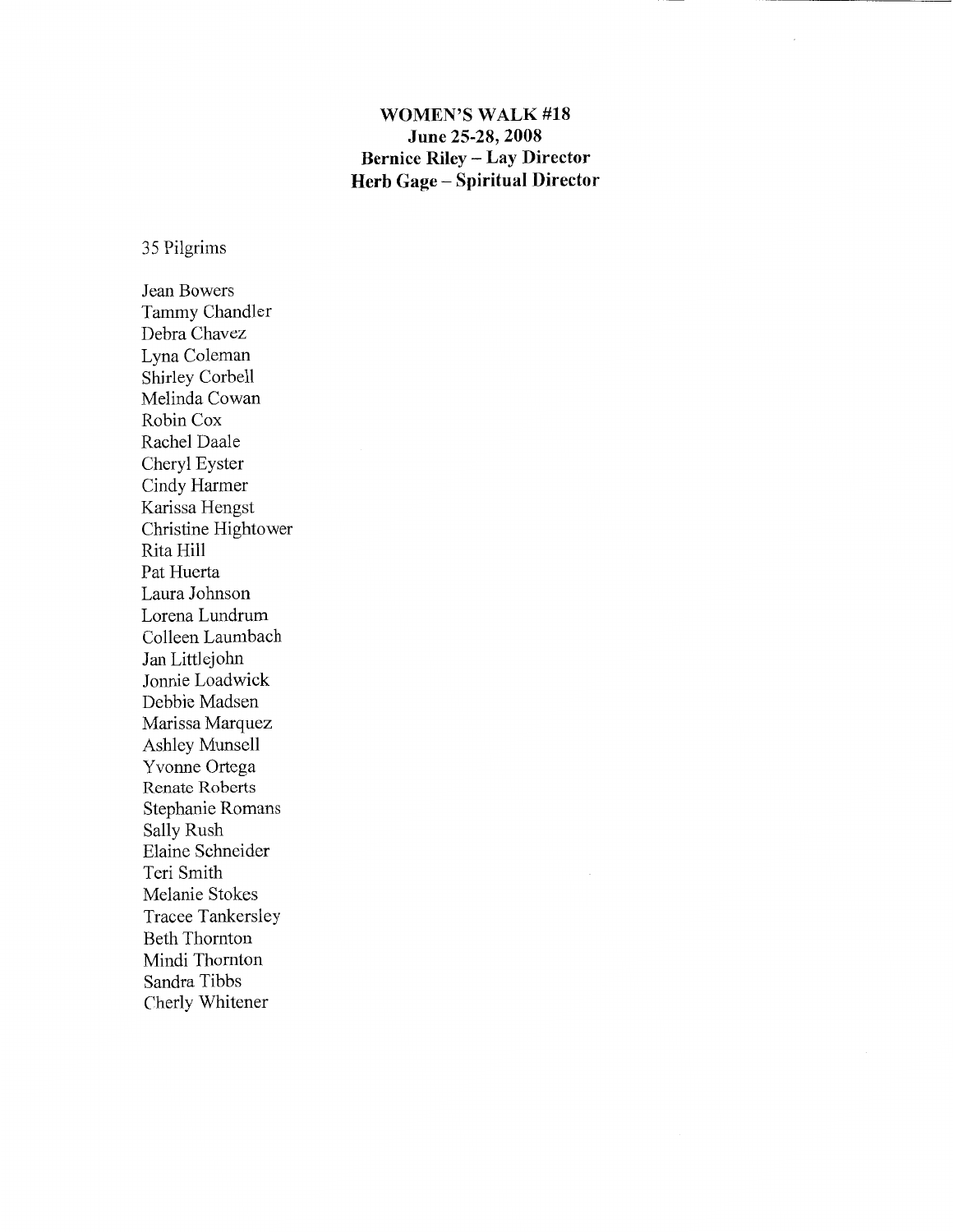### **MEN'S WALK #15 July 30 -August 2, 2008 Pilgrims**

Mark Osborn- Lay Director Robert Kerby - Spiritual Director 35 Pilgrims

Kenneth Akens Eric Barrera Ralph Bold Harold Borden James Brown Scott Campbell Ronnie Cary Robbie Chavez Ricky Coleman Joel Crosthwat Randy Dunson Ronny Fouts Shawn Franklin Dickey Gamer Bill Humphries Manuel Jasso John Kropp David Lawson Butch Lea Daryl Loewen Robert Montoya Jack Moser Montie Nickels Joe Ortega Ray Ortiz Bart Payne Mark Peabody Ryan Potts Bill Richter Mike Robinson Lance Sumrall Robert Thornton Gary Ware Mike Williams Brian Woolsey